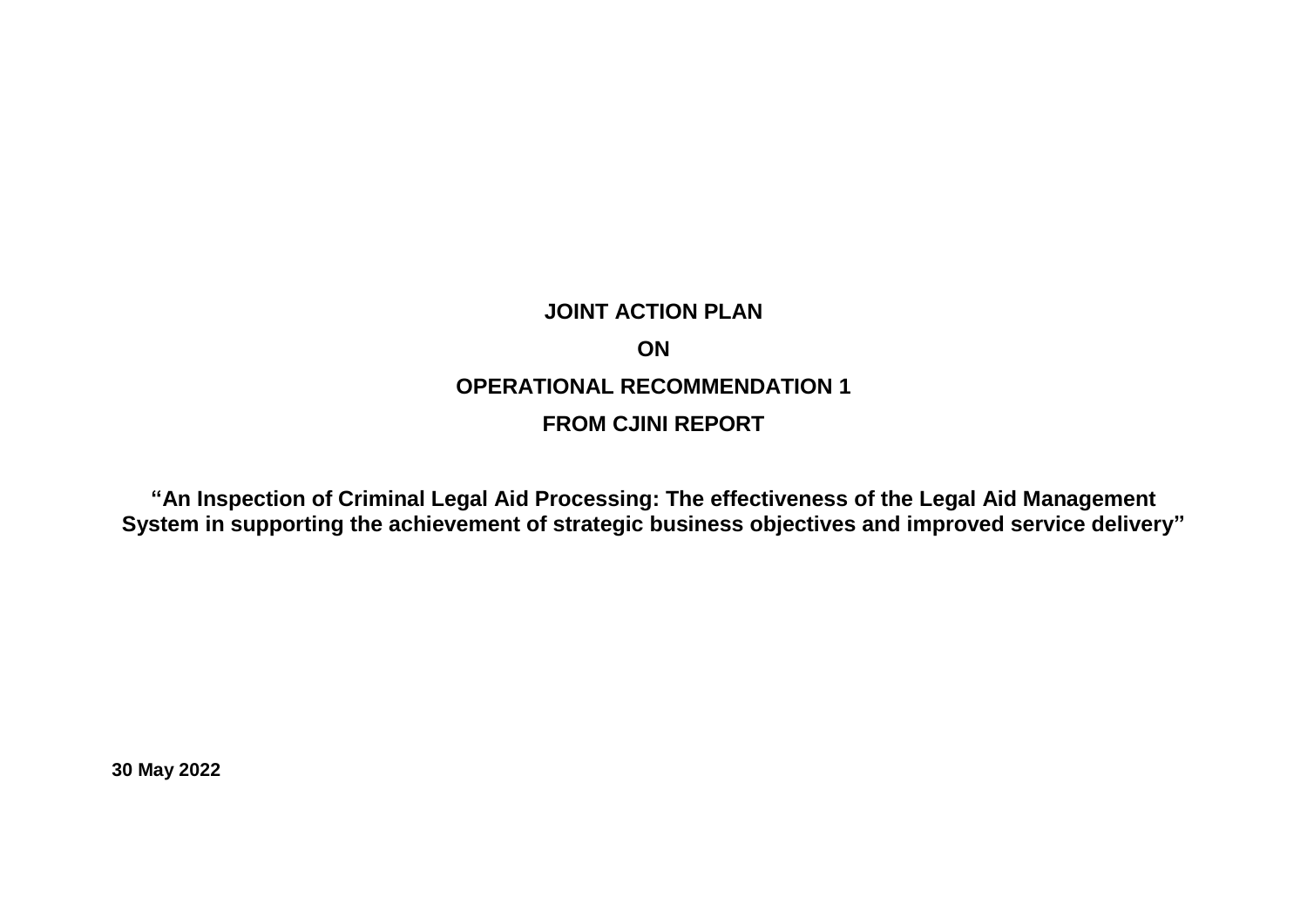## **Operational Recommendation 1: Joint Action Plan**

| No.            | <b>Report</b>    | <b>Recommendation</b>                                                                                                                                                                                                                                                                                                                                          | <b>Lead</b>        | <b>Accepted</b> | <b>Proposed Actions</b>                                                                                                                                                                                                                                                                                                                                                                                                                         | <b>Milestone/</b>                     | <b>Update</b> |
|----------------|------------------|----------------------------------------------------------------------------------------------------------------------------------------------------------------------------------------------------------------------------------------------------------------------------------------------------------------------------------------------------------------|--------------------|-----------------|-------------------------------------------------------------------------------------------------------------------------------------------------------------------------------------------------------------------------------------------------------------------------------------------------------------------------------------------------------------------------------------------------------------------------------------------------|---------------------------------------|---------------|
|                | <b>Reference</b> |                                                                                                                                                                                                                                                                                                                                                                | <b>Agency</b>      | (Y/N)           |                                                                                                                                                                                                                                                                                                                                                                                                                                                 | <b>Target Date</b>                    |               |
| O <sub>1</sub> | 2.26             | Within six months of publication<br>of this report the Public<br><b>Prosecution Service for</b><br>Northern Ireland and the<br>Department of Justice should<br>produce a list categorising<br>offences and make this<br>available to the Legal Services<br>Agency Northern Ireland. This<br>document should be updated<br>when new offences are<br>introduced. | PPS/<br><b>DOJ</b> | Yes             | 1. Indictable offences<br>listed in the Schedule<br>of the 2005 Rules to<br>be updated to ensure<br>current provisions are<br>included. (PPS PIU)<br>LSA and PPS to<br>2.<br>produce a combined<br>list of indictable<br>offences to<br>incorporate those<br>listed in the schedule<br>of the 2005 Rules (as<br>updated) and<br>new/other offences<br>which have been used<br>and are not captured<br>in the Rules.<br>(PPS Fees Team /<br>LSA) | <b>July 2022</b><br>September<br>2022 |               |
|                |                  |                                                                                                                                                                                                                                                                                                                                                                |                    |                 | Offence list to be<br>3.<br>analysed to identify<br>areas of divergence<br>between the PPS                                                                                                                                                                                                                                                                                                                                                      | October 2022                          |               |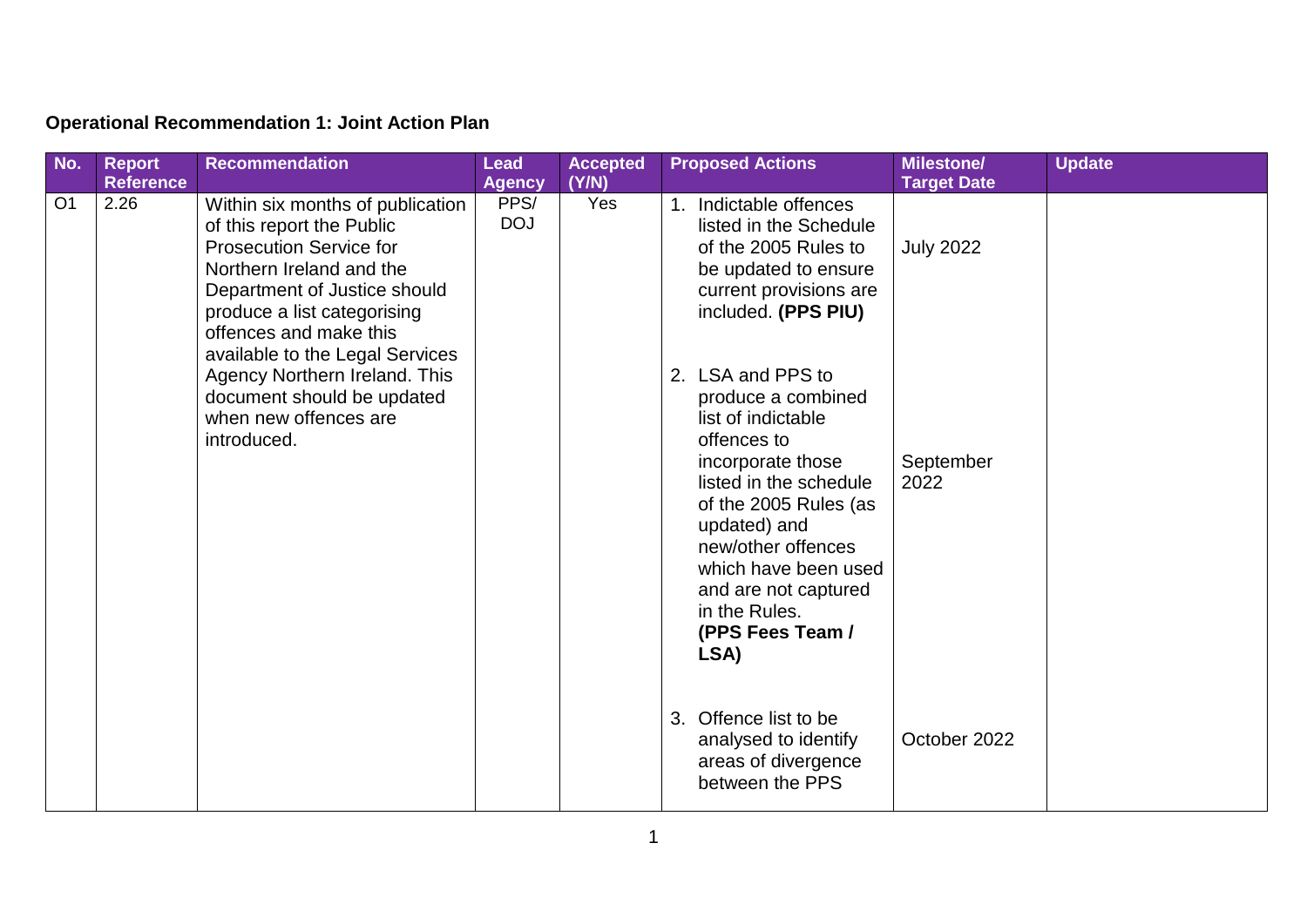| No. | <b>Report</b><br><b>Reference</b> | <b>Recommendation</b> | <b>Lead</b><br><b>Agency</b> | <b>Accepted</b><br>(Y/N) |    | <b>Proposed Actions</b>                                                                                                                                                                                                                                                                                                             | <b>Milestone/</b><br><b>Target Date</b>                                            | <b>Update</b> |
|-----|-----------------------------------|-----------------------|------------------------------|--------------------------|----|-------------------------------------------------------------------------------------------------------------------------------------------------------------------------------------------------------------------------------------------------------------------------------------------------------------------------------------|------------------------------------------------------------------------------------|---------------|
|     |                                   |                       |                              |                          |    | classification and the<br>LSA classification.<br>(PPS Fees Team /<br>LSA)                                                                                                                                                                                                                                                           |                                                                                    |               |
|     |                                   |                       |                              |                          |    | 4. Any areas of<br>disagreement<br>regarding<br>classification to be<br>referred to EAJD for<br>determination (PPS<br>Fees Team / LSA /<br>EAJD)                                                                                                                                                                                    | November 2022                                                                      |               |
|     |                                   |                       |                              |                          | 5. | Public facing list to be<br>developed for LSA<br>website which sets<br>out the categorisation<br>of offences and<br>identifies in red any<br>offences to which a<br>'working'<br>categorisation applies;<br>i.e. those which are<br>not currently listed in<br>the Schedule to the<br>Rules. Updated list<br>also to be included on | From November<br>2022 (Live<br>Document - will<br>require<br>continuing<br>update) |               |